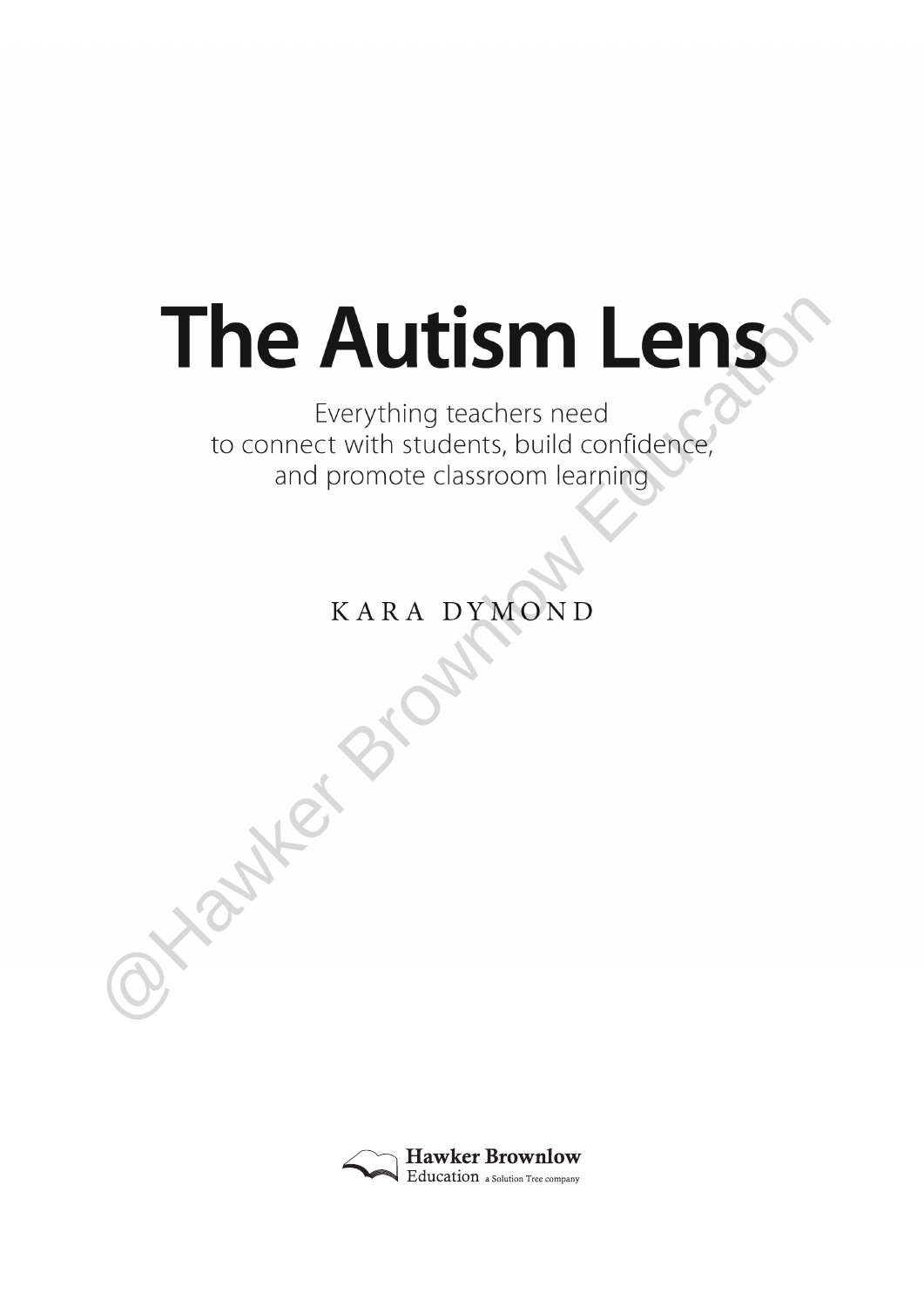# Contents

Introduction 5

### **Chapter 1: The Teacher/Student Disconnect** 10

The Demands of School 10 The Boring Stuff 19

## **Chapter 2: Connecting Your Worldview to Theirs** 22

An Invisible Disability 23 Challenges in Perspective-Taking 25 Literal Thinking 27 Strategies to Build Perspective-Taking 30 Short, Engaging Activities 31 Language, Social Studies, and the Arts 31 Science, Health, and Math 32 Physical Education 33 Social Situations 34 Chapter 1: The Teacher/Student Disconnect 10<br>
The Demands of School 10<br>
The Boring Stuff 19<br>
Chapter 2: Connective Your Worldview to Theirs 22<br>
Challenges in Berpecius-Taking 25<br>
An Invisible Disability 22<br>
Strategies to

### **Chapter 3: Connecting the Dots** 36

The Hidden Curriculum 38 Generalizing Skills and Situations 40 Cognitive Learning Style 43 Strategies to Help Connect the Dots 45

### **Chapter 4: The Power of Personal Connection** 47

Fostering Positive Rapport 49 Social Differences 52 Bullying 53 Long-Term Outcomes 56 The Social Gap 56 Strategies for Unstructured Times 57 Group Work 57 Recess 58 Maintaining an Inclusive Climate 59

### **Chapter 5: Connecting the Pieces** 62

Information Processing 63 Weak Central Coherence 63 Executive Dysfunction 63 Language Processing 65 Teaching Strategies 67 Say What You Mean and Mean What You Say 67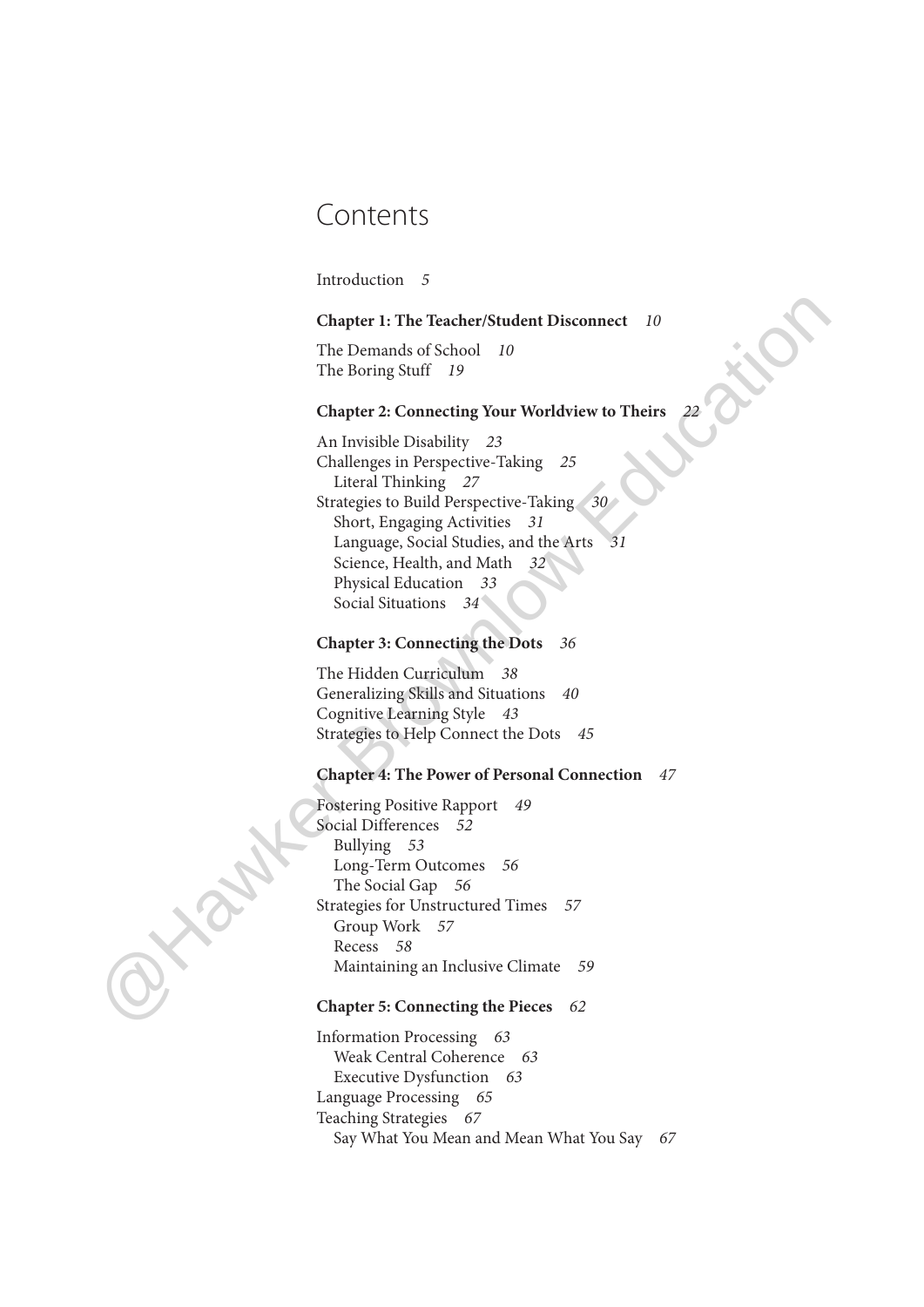Help to Pinpoint What's Important 68 Planning and Organization 72 Structure for Success 74

### **Chapter 6: Connecting Sensory, Anxiety, and Emotional Regulation** 80

Sensory Processing 80 Dealing with Big Feelings 82 Structuring the Classroom Environment 86 Physical Layout 86 Sensory Accommodations 86 Classroom Culture 87 Strategies for Emotional Regulation 88 Talk Accurately about Emotions 88 Teach New Strategies 89 Model Self-Care 90

### **Chapter 7: Connecting the Why to Behaviors** 91

Thinking Productively about Behaviors Words to Say 92 When to Stop Talking 92 Crisis Management 93 Discovering the Why? 94 Deciding the Now What? 95 What Doesn't Work 95 Types of Consequences that Work 95 Strategies for Maximizing Outcomes 98 Ongoing Check-ins and Goal-Setting 98 Giving Attention 100 Using Accountability Language 102

### **Chapter 8: Connecting through Strengths and Interests** 108

Grabbing and Holding Student Interest 109 Effective Reward Systems 110 Possible Rewards 111 Your Expectations 111 The Earning Schedule 111 Using a Reward System to Support Child Success 112 Strategies for Building Student Self-Esteem and Relationships 114 Interests Can Help Increase Awareness of Others 114 Treat Them Like Experts 115 Physical Layout 86<br>
Sensory Accommodations 86<br>
Classroom Colltre 67<br>
Strategies for Emotional Regulation 88<br>
Talk Accords<br>
Tack Deve Strategies 89<br>
Tech Ever Strategies 89<br>
Model Self Care 90<br>
Chapter 7: Connecting the Wh

### Final Thoughts 119

Acknowledgments 120

### **Professional Resources** 123

 Recommended Resources 123 References 126

**Index** 133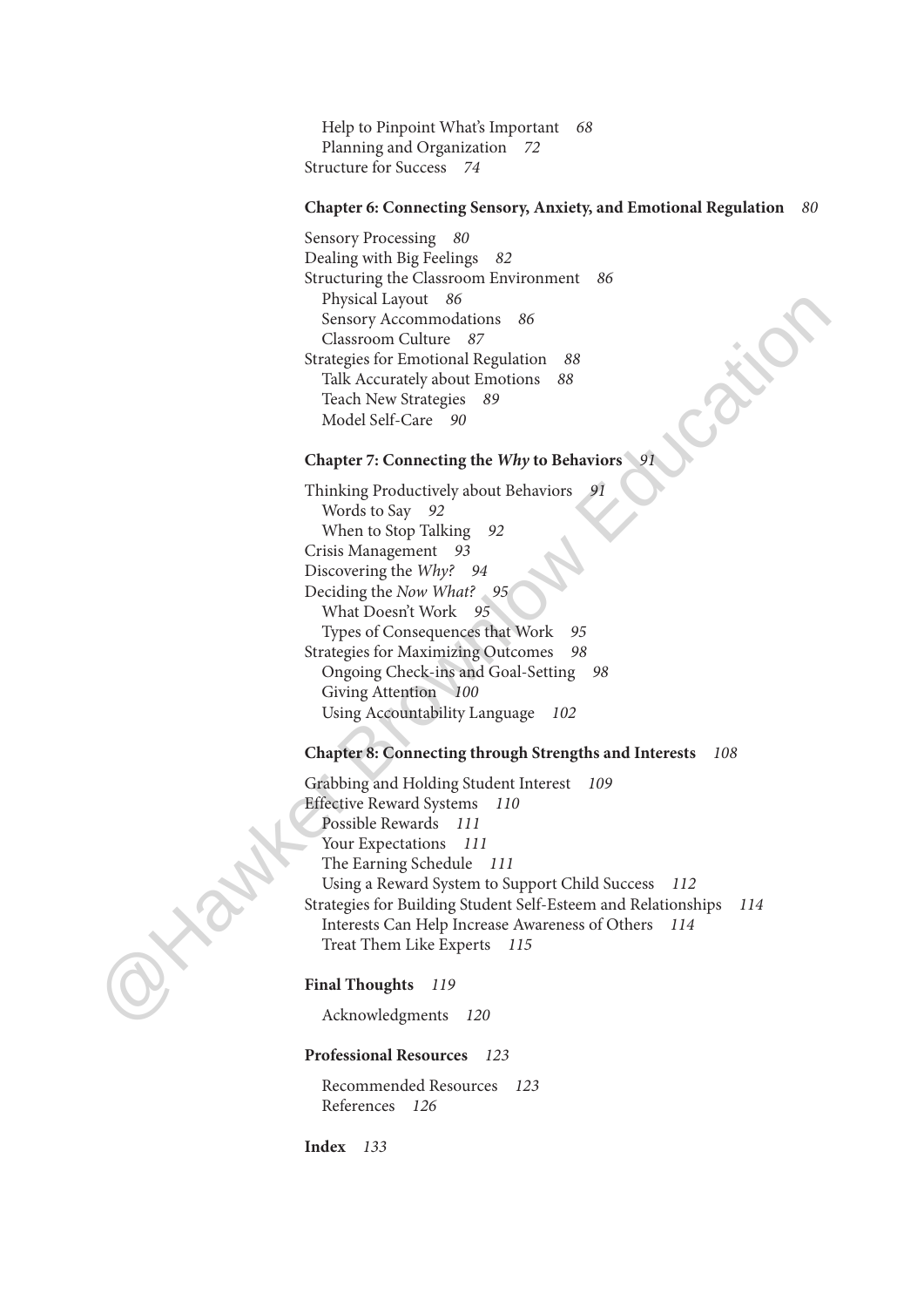# Introduction

Let me tell you how I first became aware of the autism lens, long before I ever heard of autism. When I was in middle school, my younger brother Danny struggled in the mainstream classroom. He had difficulty understanding what was being asked of him, making eye contact, and speaking in full sentences unless it was about dinosaurs or video games, and he spent all his recesses hugging me. It took years for Danny to get an autism diagnosis and, like many children on waiting lists for assessments, he was an enigma to school staff. Well-intentioned teachers spoke louder in their attempts to elicit an answer, which sent his brain into a panic. Some would surround him with helpful peers, whose endless chatter, directions, and movements blurred together into sensory overload for him. Others interpreted his minimal eye contact and inability to say "I don't understand" or "I need help" as willful defiance. **EXECUTE ASSEMATE AND THE SET INTERFECT INTERFERENCE IN THE CASE (SET IN THE CASE AND THE CASE AND THE CASE AND THE CASE AND THE CASE AND THE CASE AND THE CASE AND THE CASE AND THE CASE AND THE CASE AND THE CASE AND THE C** 

One day, while passing by his Grade 2 classroom, I heard the raised voice of Danny's teacher. "Well? Answer me!"

I clung to the attendance sheet as I peeked inside, searching the room to see who was in trouble. Everyone was looking at Danny. His face was frozen, his cheeks red, his eyes boring into the floor. His entire body looked withered. The teacher repeated her demand for a response. Doesn't she understand? I thought. He can't!

There is nothing worse for students or teachers than feeling powerless. Today, as a teacher myself, I have sympathy for Danny's teachers and support staff, who were baffled and trying anything—everything—they could, at a time when there weren't many resources to help them understand what was going on in Danny's brain. I didn't have the words for it then, but Danny helped me glimpse the fact that what we often assume to be misbehavior is really an indication of something the student doesn't understand or can't do yet.

That was the moment it became my mission to help Danny meet success while learning. I wanted his entire class to see what he could do, not just what he couldn't. He'd sit through almost any math problem if Mario and Luigi (his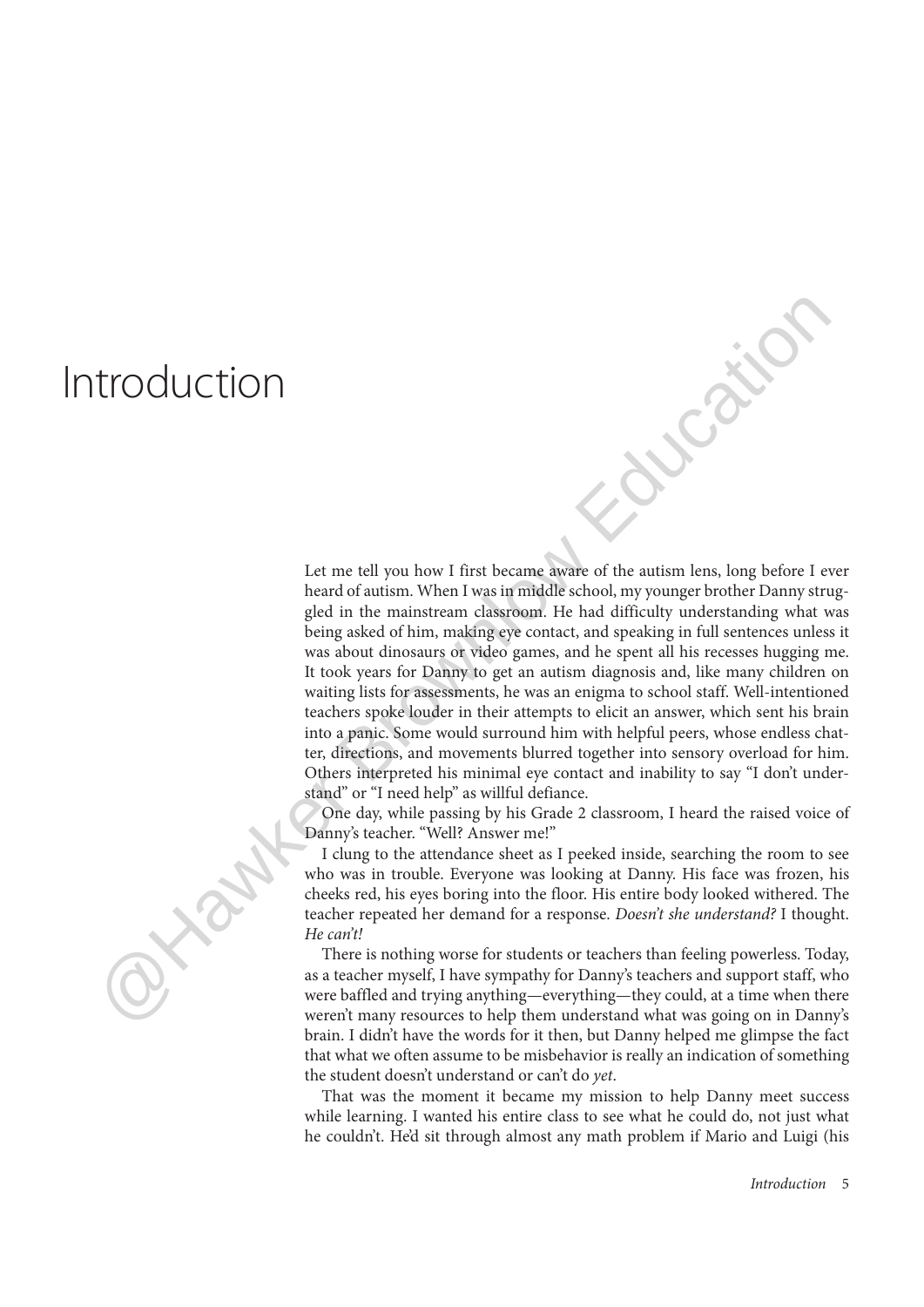favorite Nintendo characters) made an appearance. I taught him to swim underwater by pretending we were in a video game, diving for coins. Little did I know, at the time, how much I was learning about good teaching!

Though it wasn't a surprise to anyone but me, I became a teacher. For almost ten years, I have taught students with autism in a specialized withdrawal program, three days a week. The rest of the week, I'm an autism consultant—planning, visiting schools, collaborating with teachers and families, designing and delivering professional development, and developing tools and strategies to help my students across settings. I have grown exponentially as a teacher because of the rich interactions with colleagues. And some of my biggest breakthroughs have come from my students. All of my personal and professional experiences have contributed to my autism lens.

It hasn't been easy. I've encountered many difficult-to-connect-with students. In the challenging moments, it has been downright miserable. In my first year, I was shocked to realize there were kids I didn't look forward to working with. I worked hard not to show it and, each day on my drive to school, I recited the mantra: "The children who need love the most will always ask for it in the most unloving ways" (Barkley, 2000, p. 5). Over time, I shifted my attention to relationship- building and saw the positives increase and the negatives decrease. Once we got to the other side of the tough moments, and once I learned how to avoid most power struggles, I discovered how much I love teaching these kids! Figuring out what makes them tick and teaching them more adaptive skills has not only brought me tremendous joy, it's also improved my teaching. the rich interactions with solledges. And some of my higgest breakthee<br>heve come from ny students. All of my personal and professional experience have contributed to my autism lens.<br>In the challenging moments, it has been

### The Teacher–Student Connection

The power of the teacher–student connection is at the heart of this book. As teachers, we know it's important to connect with students. We know having a good relationship makes everything else easier. We've read all the books and heard it in our teacher preparation courses. As real, on-the-ground teachers, we also know this isn't as easy as it sounds. How and where do we start?

Every so often in teaching, we experience a transformative shift in awareness, a short distance but a giant leap from head to heart. I'll never forget my student Alberto. He had recently learned he had autism and was struggling to accept his diagnosis. His struggle was aggravated by the fact that I had recently replaced the teacher he'd had for two years. Eyeing me up and down, Alberto turned to Sonia Tran, our incredible class Child and Youth Worker, to loudly ask, "Do YOU like her?" When other kids gave me hugs, he scoffed.

Over several months, Alberto sized me up, gauging my reaction to different scenarios. During lessons, his contributions were variations of "So what?" or "That's stupid." As a beginning teacher, I barely had a handle on the curriculum, never mind trying to puzzle out how to calm a twelve-year-old, already the size of a football player, who seemed intent on not fitting into the group on any level. Alberto was the only student who ever gave me a swift kick to the shin. It was a tentative and testing kind of kick, but a surprise nonetheless. I wasn't as good at de-escalating or teaching proactively as I am now. It seemed Sonia and I were endlessly problem-solving as a team how to get the buy-in or to teach the selfregulation skills he needed.

One day over the lunch hour, I heard him join a conversation that piqued my interest. He wanted to try rock climbing. On my planning time, I Googled "rock climbing for kids" and found a place a short bus ride away. The next week, I announced our upcoming field trip to the class. I still get chills when I think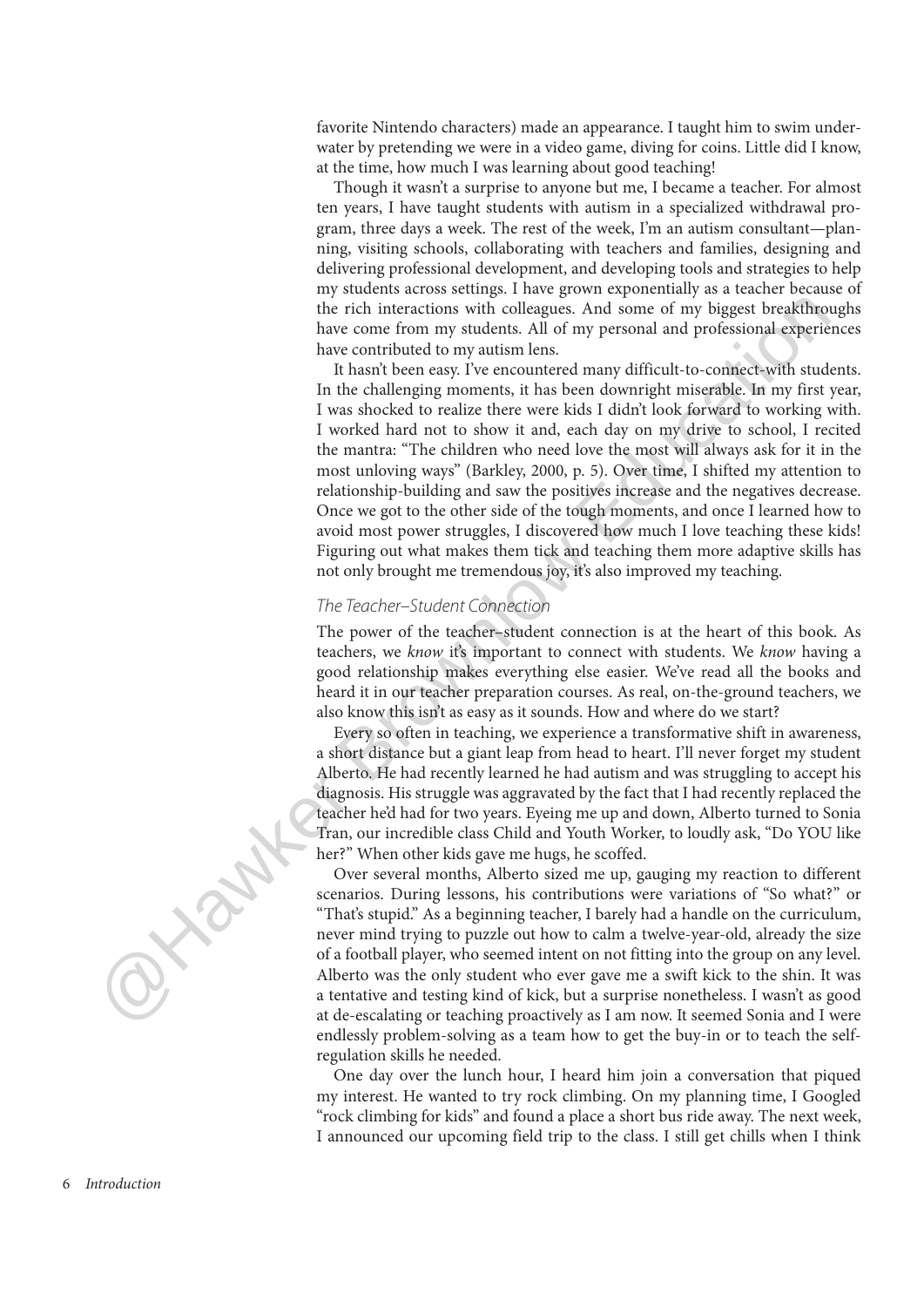about it: the moment when theory settled deeply within my heart. The moment my relationship with Alberto—and his relationship to the entire class—began to change.

Quietly, Alberto looked up at me and said, "No one's ever listened to me before."

I lay awake that night thinking about the importance of listening to students and including their voice in our classrooms. How often do our students with autism get a say in what they do or how they do it? Whether at home, school, or behavioral skills programs, they are micromanaged in so many ways. Yes, of course, teachers know they should listen to students. Alberto taught me why we should.

### How We View Autistic Students

If I asked you to finish the sentence All autistic children are..., what would you say? Think, for a moment, about the associations your brain makes when you think of learners with autism. Neurotypical brains—brains that develop the way the majority do—are used to making generalizations to help us predict and interpret future encounters, but that can also be a pitfall, robbing us of the chance to see children as they are.

When I ask you to consider things through an autism lens, I do not mean to imply that all autistic people have the same needs or perspective. There is incredible diversity across the spectrum—no two students I've worked with have had the same combination of strengths and developing areas. Some of the children described in this book are under-the-radar kids who stand out only if you watch closely, particularly at recess. After years of unsuccessfully trying to join in, they sometimes adapt by avoiding interactions entirely and escaping into a book. They worry most of the time about how others perceive them and struggle to participate in groups; they have difficulty communicating in a way that is received well by others or even understanding why others conform to the many unexplained rules of school and other settings. Other students with autism featured in this book need more obvious supports, requiring considerable prompting to complete work; they are much less able to interpret people's reactions in any situation. They might invade the personal space of classmates or teachers, rigidly point out rule violations, or get up to investigate the reading area during a lesson, unaware of their impact on those around them. At recess, they may try repeatedly to join groups of kids who show nonverbal cues of lack of interest or they may submerge so fully into their imaginations that they obliviously jump and leap through the middle of their peers' basketball game. All my students struggle with recognizing their own powder keg of emotions and how to express these emotions in productive ways. Some have meltdowns in front of the class, while some bottle up what they are feeling and explode at home after a day of keeping themselves together. All day, they are working harder than most people recognize. course, teachers *know* they should listen to students. Altherto taught me why<br>should.<br>
Heroto keep of the state of the state of the state of the state of the state of the state of the state of the state of the state of t

When I use the term *autism lens*, I am not suggesting there is only one way to respond to learners on the autism spectrum. If that were true, evidence-based practices would always work or always be enough. Every parent or educator knows that the same thing does not work for everybody because all children, with autism or without, are complex. While this book will share some generalizations from autism research, the learners in your class won't all fit in neatly to the studies you've read, just as research into women or middle children doesn't accurately encompass all that is me.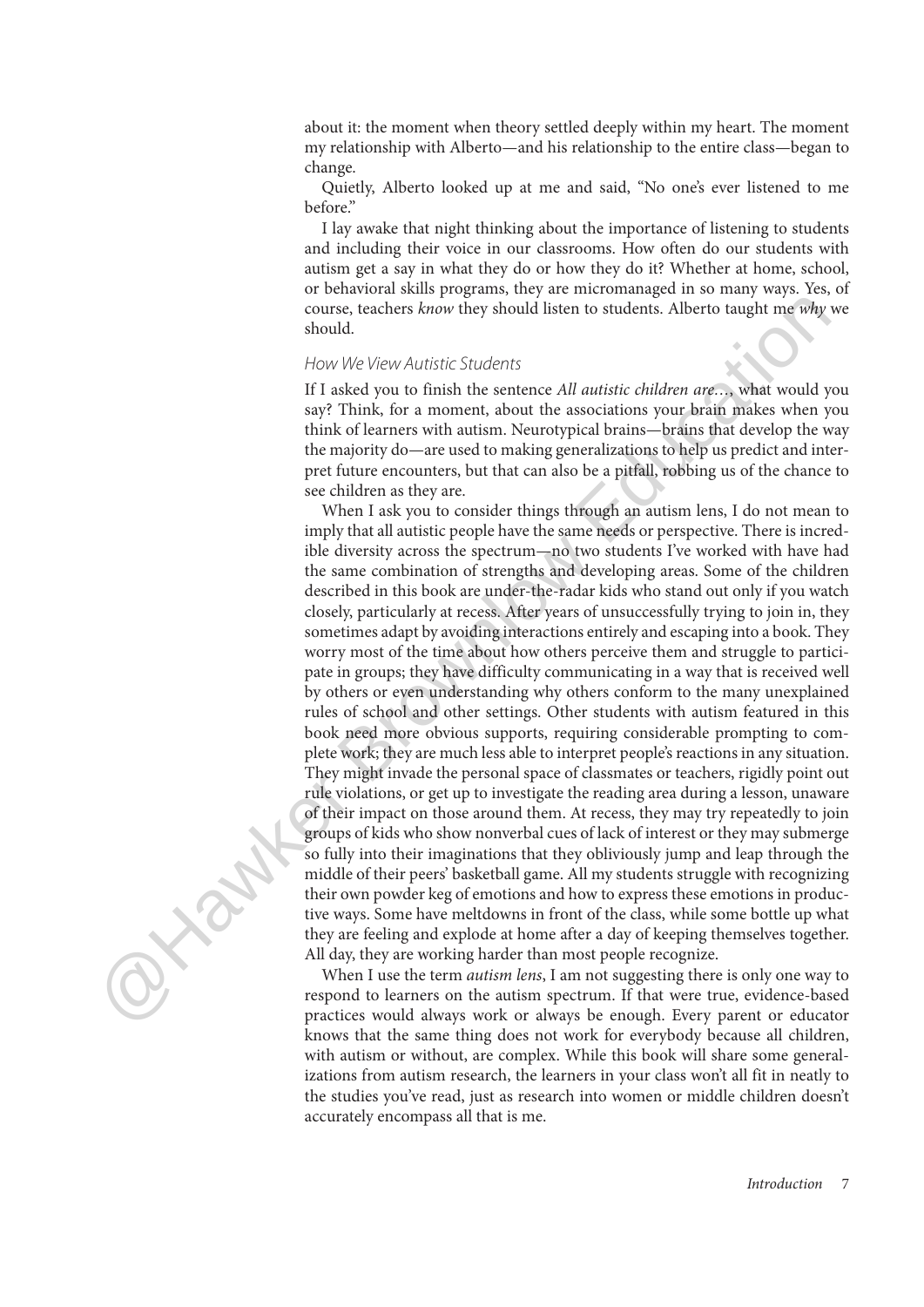Nor am I implying that we view learners with autism as vastly different from other learners in our classrooms. Have you noticed how, when we are talking about a child with an exceptionality, we often focus on their weaknesses? Every person has things they're good at and things they're not so good at. Children with autism can sometimes perform as well as—or outperform—so-called "neurotypical" students. They can share characteristics that overlap with students with other recognized needs, such as being gifted, having ADHD, having sensoryprocessing disorder, and having nonverbal learning disabilities.

Rather than imposing restrictions on how we view our learners with autism, the title of this book, The Autism Lens, is an invitation to see each learner holistically while recognizing that many challenges exist for autistic students in school settings and learning what kinds of strategies can be adapted to mitigate these challenges. Once I gleaned a brain-based understanding of why our expectations and classroom environments might need to shift so our students with autism can meet their potential, it was easier to shed unhelpful associations that limited my perspective.

An informed autism lens will help you to envision each student with autism as they are and as they can be. Soften your focus a little on those developing areas. Instead, focus more sharply on what they are able to do and what they can bring to the table. Strengths can bolster what students need to learn. With practice, it gets easier to filter your classroom through an autism lens. It's almost impossible to do when students—and teachers—are in the middle of a really tough time. But even an impasse can be an invitation and an opportunity. Try to see it their way. Trade lenses, for a moment. That way, you may learn what you need to teach and reach—them. the title of this book, "The Autiture Lenc, is an invitation to see each learner by a cell that the scopinizing that many challenges extis for antistic entating in each that the settings and learning what kinds of strateg

### Why I Wrote This Book

As an autism consultant, I have listened and learned from hundreds of educators. We've talked about the anxiety we all experience when left alone to figure out how to support students with autism. As I have delivered and researched effective teacher professional development, time and again educators have said they are tired of teaching through trial and error. They don't want more research or government documents, although these can certainly be worthwhile.

This book is the outcome of years of conversations with teachers, support staff, teacher candidates, and parents, and of what they've repeatedly told me they want to understand better. Educators want to move beyond diagnostic criteria to recognize what autism really means for students' learning and development. They want to hear what works for other teachers and find teacher-tested strategies and resources they can easily apply in their own classrooms.

Through my many collaborations with school staff, we've swapped stories about our students and the moments when our own perspectives have been expanded. We have worked together to develop creative, individualized interventions for specific students, as well as whole-class approaches to differentiate instruction and build relationships. I've stepped into classrooms and been wowed by teachers paying careful attention to group dynamics to see who is being left out and finding creative ways to build that child up. I've admired teachers whose organizational skills far surpass my own, who have established innovative systems to help our "tornado" students keep their desks clean and file loose sheets away. I've collected hundreds of tips, tricks, and best practices from my colleagues. This book aims to share these insights with you, teacher to teacher, to remove some of the guesswork. It doesn't require a complete overhaul of what you're already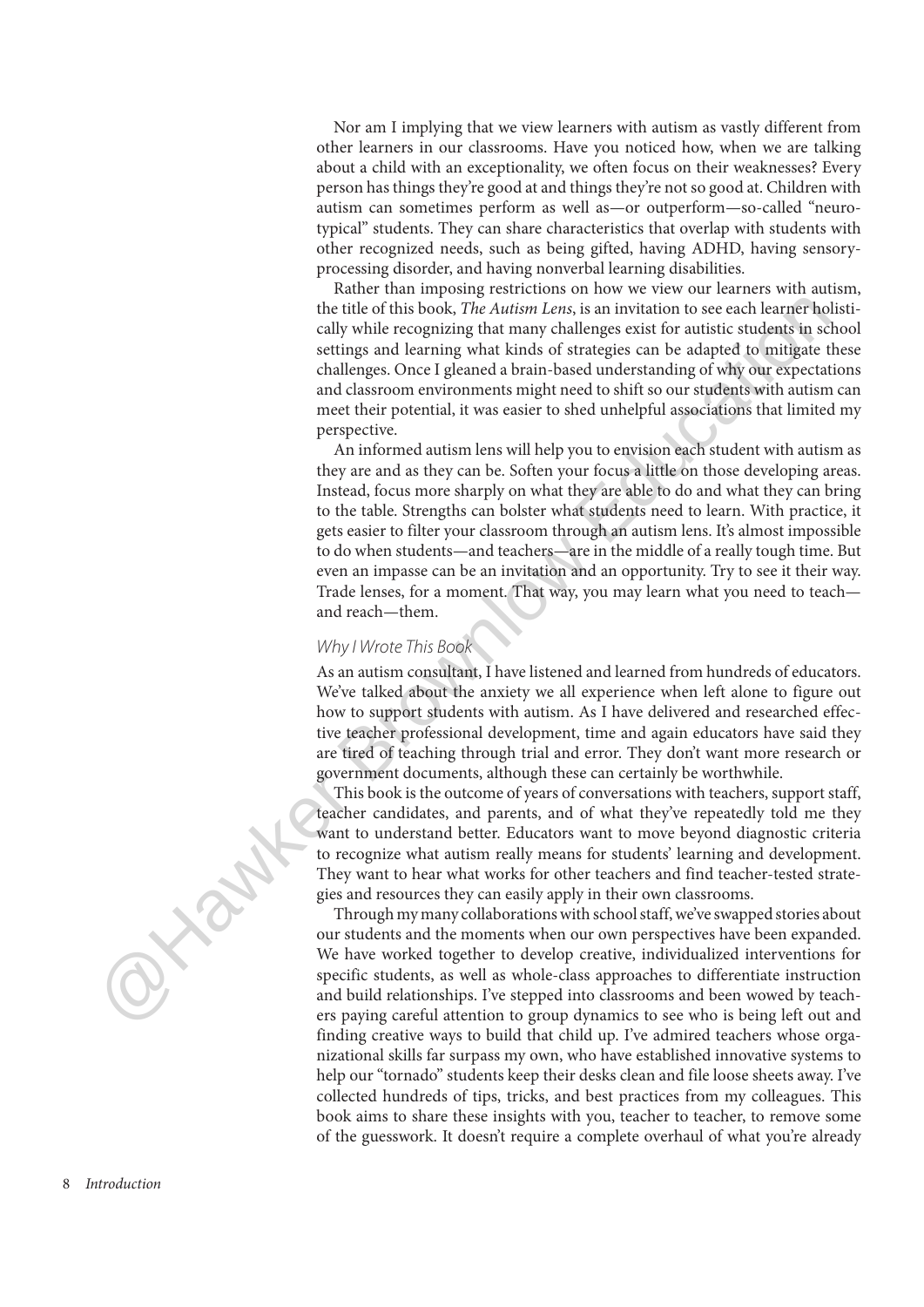doing well. The most exciting part is that many of these suggestions will benefit the learning, attention, social abilities, and self-regulation of your entire class!

### Why Read This Book?

**Sylver Brownlow** 

We have tremendous impact on our students' quality of life. Their well-being and peace of mind is profoundly connected to our own. I hope this book contributes to your peace of mind, providing you with practical solutions to reduce any anxiety about how to meet the needs of students with autism, and moves you from apprehension to an appreciation of the strengths of these students. The magic of being a teacher is that we grow and transform through our interactions with our students. I hope you experience this. More than anything, I hope this book will help you give yourself permission to nurture, support, and engage students in creative ways that work for you and your classroom. You'll catch glimpses of my students, whose voices and stories are interwoven through this book. Together, we will unpack the kinds of challenges that might manifest in your classroom and why. We'll review how to anticipate these challenges and develop strategies for nipping them in the bud.

Take a deep breath and stop worrying. It's okay not to know what to do. You just need to know where to begin. And we begin by connecting. This book will help you to see that connection starts when we bend to see from our students' points of view and gain their trust. Once we learn how our students with autism might think and perceive the world, we can better understand the changes to make to have powerful impact. Then we can nudge these students into the space where learning can happen. You've got this! In case no one's ever told you, you can confidently meet all children where they are and support them along their own unique trajectory. Just take it one connection at a time.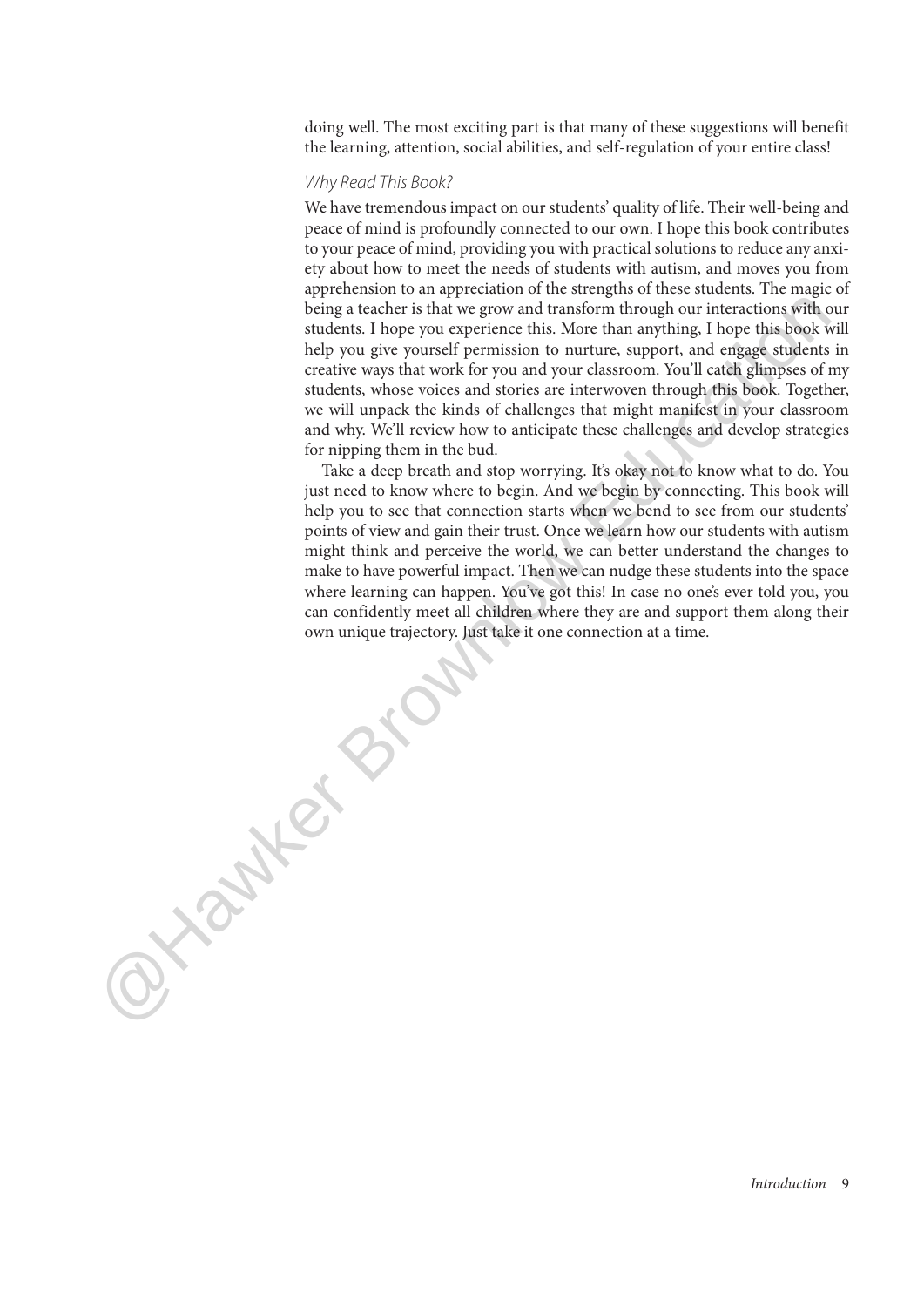**1**

# The Teacher/Student Disconnect

**Works fundamental to my practice and my philosophy include the books and the Collaborative and Proactive Solutions approach to behavior developed by Dr. Ross Greene (livesinthebalance.org); The Complete Guide to Asperger's Syndrome by Dr. Tony Attwood (2007); the notion of the "hidden curriculum" as described by Dr. Brenda Smith Myles and colleagues (2004); and the Social Thinking® Methodology created by Michelle Garcia Winner (www.socialthinking. com). Starting on page 123 you will find recommended resources for exploring related topics, and suggestions for classroom readalouds to reinforce perspectivetaking, inclusion, social-emotional awareness, and autism understanding with students.**

Teaching is tough. I'm sure if you work in a school, you'll agree: until I became a teacher, I had no idea how much educators invest in our classrooms and students. Growing up, it didn't register how hard it must be to teach a diverse group of learners and to help each student along their own pathway to success. My autistic brother Danny switched to an independent school by Grade 3 and no one else in my school appeared to have any disabilities or learning differences. I didn't see them, but that doesn't mean they weren't there.

The landscape of schools has changed in the years since then. There are so many more needs in our classrooms to understand, accommodate, and support that it can be overwhelming. It's not just supporting students with identified exceptionalities that concerns teachers. The invisible load many students carry into the classroom has a very tangible impact on their mental health, well-being, and ability to learn. I work with colleagues whose hearts are bigger than their wallets, who stock their classrooms with snacks for the students going without, and who pitch in to buy a new snowsuit and winter boots for the kid who has none. Our profession is filled with educators who notice and care, and we take it all home with us. Faces scroll through our brains at night as, instead of counting sheep, we fret about whether we're doing enough to foster inclusion, to differentiate to support the range of learners, to get to the root of challenging behaviors, to motivate a heel-dragger, to slow down a roadrunner, or to facilitate independence. We constantly ask ourselves, Is there anyone who is falling through the cracks? The Tead Cherry (Student Disconnect the action of the structure of the structure of the structure of the structure of the structure of the structure of the structure of the structure of the structure of the structure of th

# The Demands of School

When students with autism are young, school is usually highly structured. They benefit from explicit instruction combining verbal, step-by-step instruction with visual exemplars; scaffolding of tasks; student repetition of those instructions;